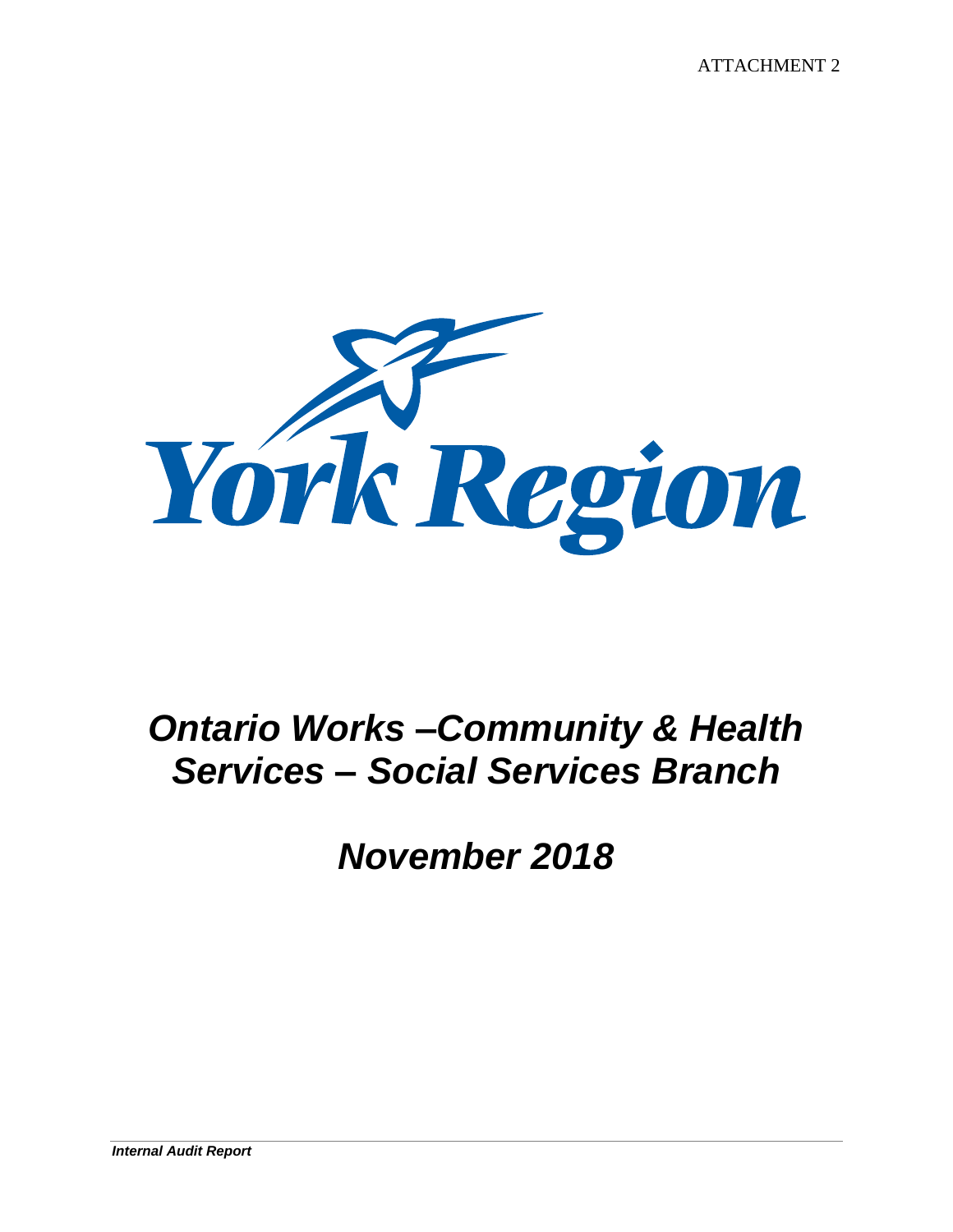### **TABLE OF CONTENTS**

### **Section**

Page No.

| 2.0 |     |  |  |  |
|-----|-----|--|--|--|
| 3.0 |     |  |  |  |
| 4.0 |     |  |  |  |
|     | 4.1 |  |  |  |
|     | 4.2 |  |  |  |
|     | 4.3 |  |  |  |
|     | 4.4 |  |  |  |
|     | 4.5 |  |  |  |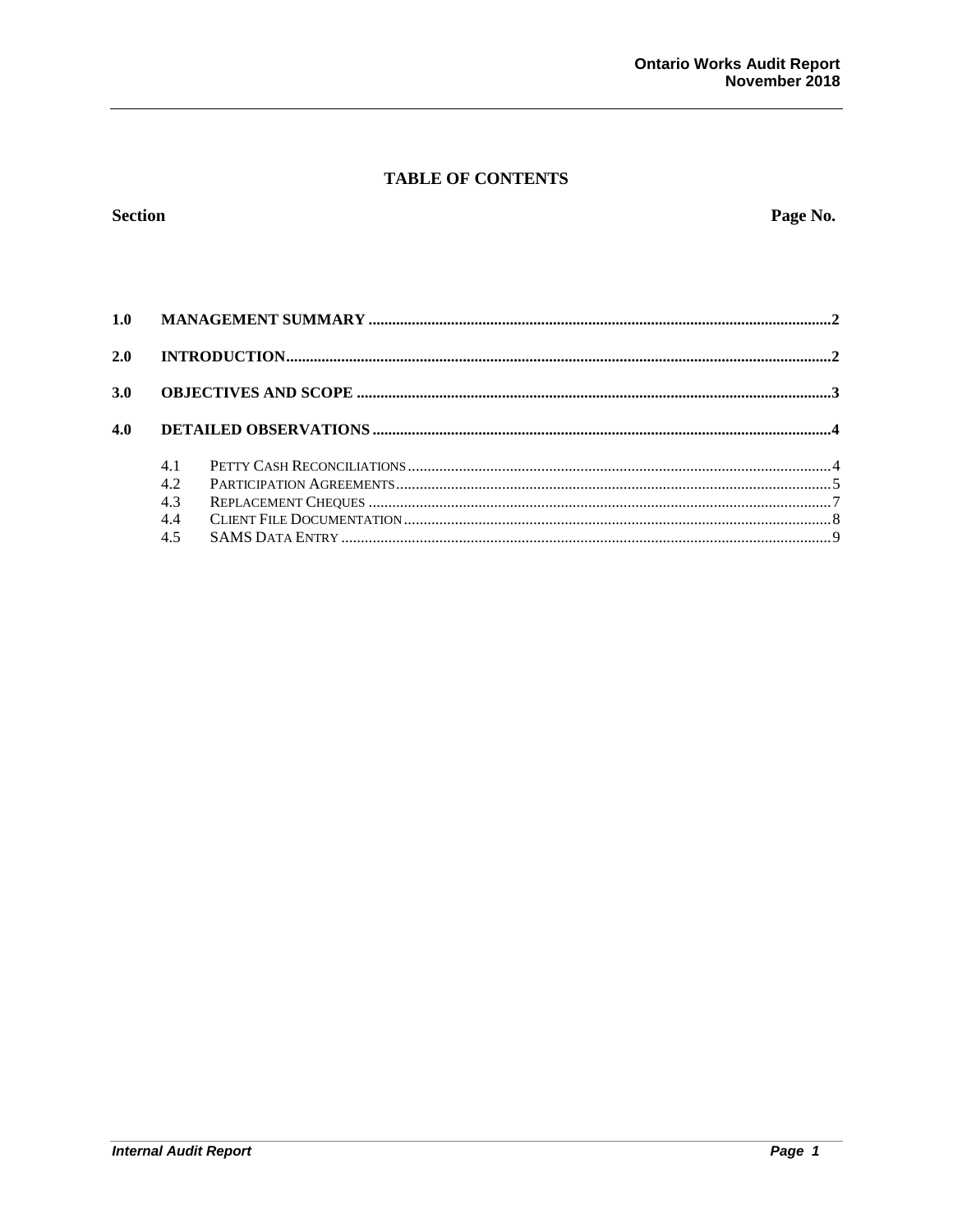# <span id="page-2-0"></span>**1.0 Management Summary**

Audit Services has completed an audit of the Ontario Works (OW) program within the Community and Health Services Social Services Branch. The focus of the review was to ensure that controls are in place to support the administration of the OW program, including: compliance with legislative requirements, access security over client data, and adequate internal policies and procedures. In addition to the above, the reporting functionality within the Province's Social Assistance Management System (SAMS) was reviewed to assess potential gaps and/or areas for improved reporting. The audit scope included reviewing internal policies/procedures and applicable regulatory requirements, detailed discussions with management and staff, on site visits, observation of client interviews, and detailed testing of a sample of OW client files.

Our audit was conducted in accordance with the *International Standards for the Professional Practice of Internal Auditing.*

Based on the work performed, Audit Services has concluded that overall the OW program is being adequately managed and is essentially compliant with legislation. Opportunities for control improvements have been noted and discussed in the body of this report. These opportunities include: ensuring Participation Agreement reviews are completed in a timely manner, updating policies and procedures, ensuring data entry completeness, and limiting client file documentation.

While reviewing the reporting functionality within SAMS, Audit noted that the Province continues to implement fixes to deal with system problems that have been identified since SAMS was launched in 2014. Some of those issues affect the accuracy and completeness of reports generated for tracking and analysis purposes. Based on our review, it is our opinion that OW management have developed effective strategies to work around SAMS reporting limitations, and continue to monitor and effectively incorporate the Province's ongoing changes to SAMS functionality.

It should also be noted that there were key areas identified during the audit where controls were strong and working effectively as designed. These areas include processing times for new applications, security of staff and records, and continuous quality improvement.

Should the reader have any questions or require a more detailed understanding of the risk assessment and sampling decisions made during this audit, please contact the Director, Audit Services.

Audit Services would like to thank Ontario Works staff and management for their co-operation and assistance provided during the audit.

# <span id="page-2-1"></span>**2.0 Introduction**

Ontario Works is a province-wide assistance program to help residents find employment and assist with basic living costs until they become self-sufficient. Financial assistance is provided for essential items such as food and shelter, and may be extended to include other expenses, such as medical devices and childcare, based on individual client needs.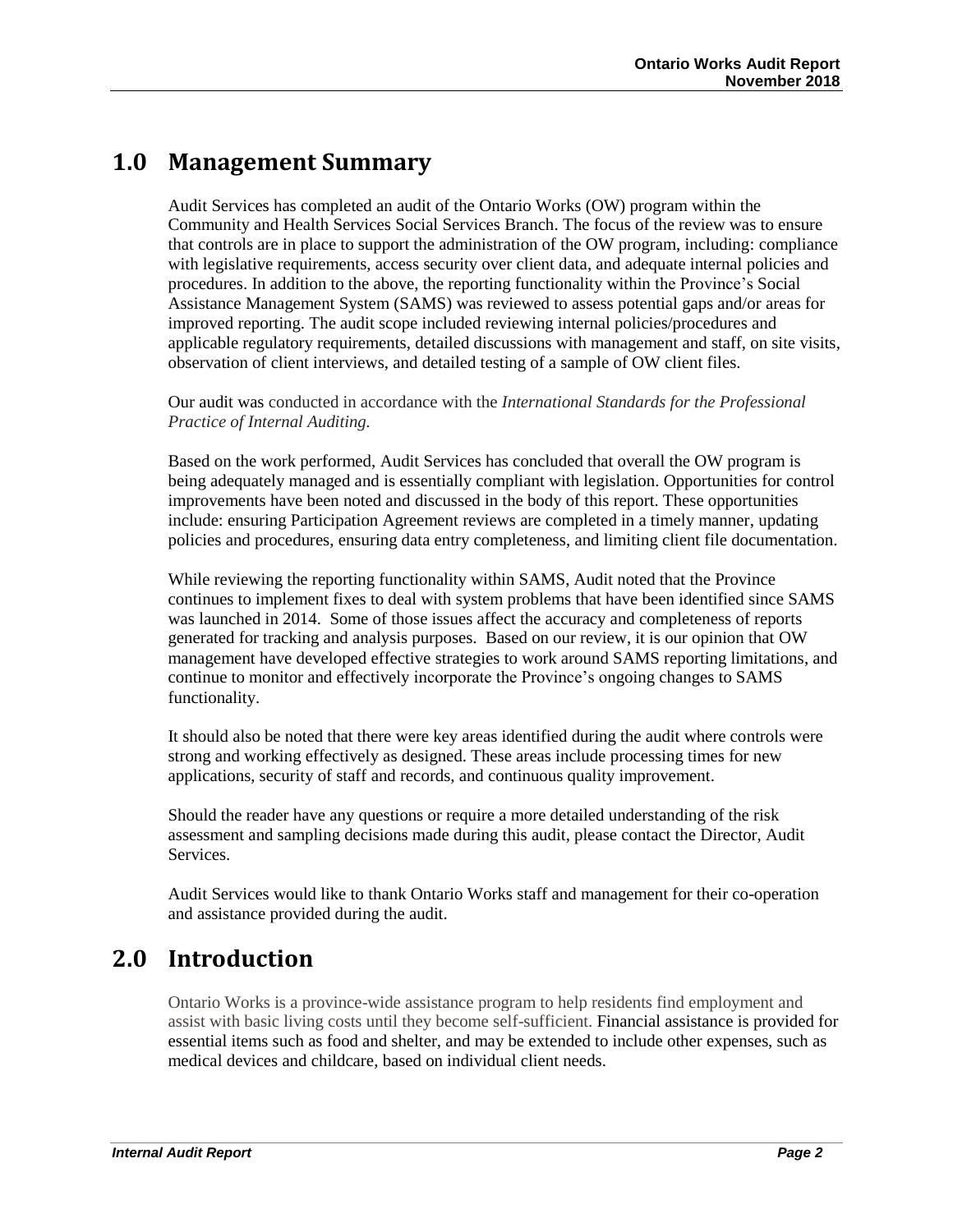# <span id="page-3-0"></span>**3.0 Objectives and Scope**

### **AUDIT OBJECTIVES**

The main objectives of this engagement were to ensure that:

- Management reporting from SAMS is adequate to effectively manage the OW process and to identify potential areas for improved reporting.
- Policies and procedures are documented and adequate to support the administration of the program and ensure legislative compliance.
- Controls are in place and adequately designed to support the administration of OW transactions, including onboarding, ongoing client eligibility management, and offboarding.
- Access security is adequate over client paper files, electronic data, and client information within SAMS.
- Compliance with applicable legislative requirements including the Ontario Works Act, 1997 and with all related internal policies and procedures.

### **AUDIT SCOPE**

The audit objectives were accomplished through:

- 1. Site visits, interviews with appropriate personnel, and physical observation of applicant interviews.
- 2. Review of policies/procedures, and applicable regulatory requirements.
- 3. Detailed testing of a sample of OW client files from June 1, 2017 to May 31, 2018 including onboarding, ongoing file management and the offboarding process.
- 4. Review of access security within SAMS and client files.
- 5. Review of the current management reporting from SAMS.
- 6. Review and testing of other applicable/related documentation.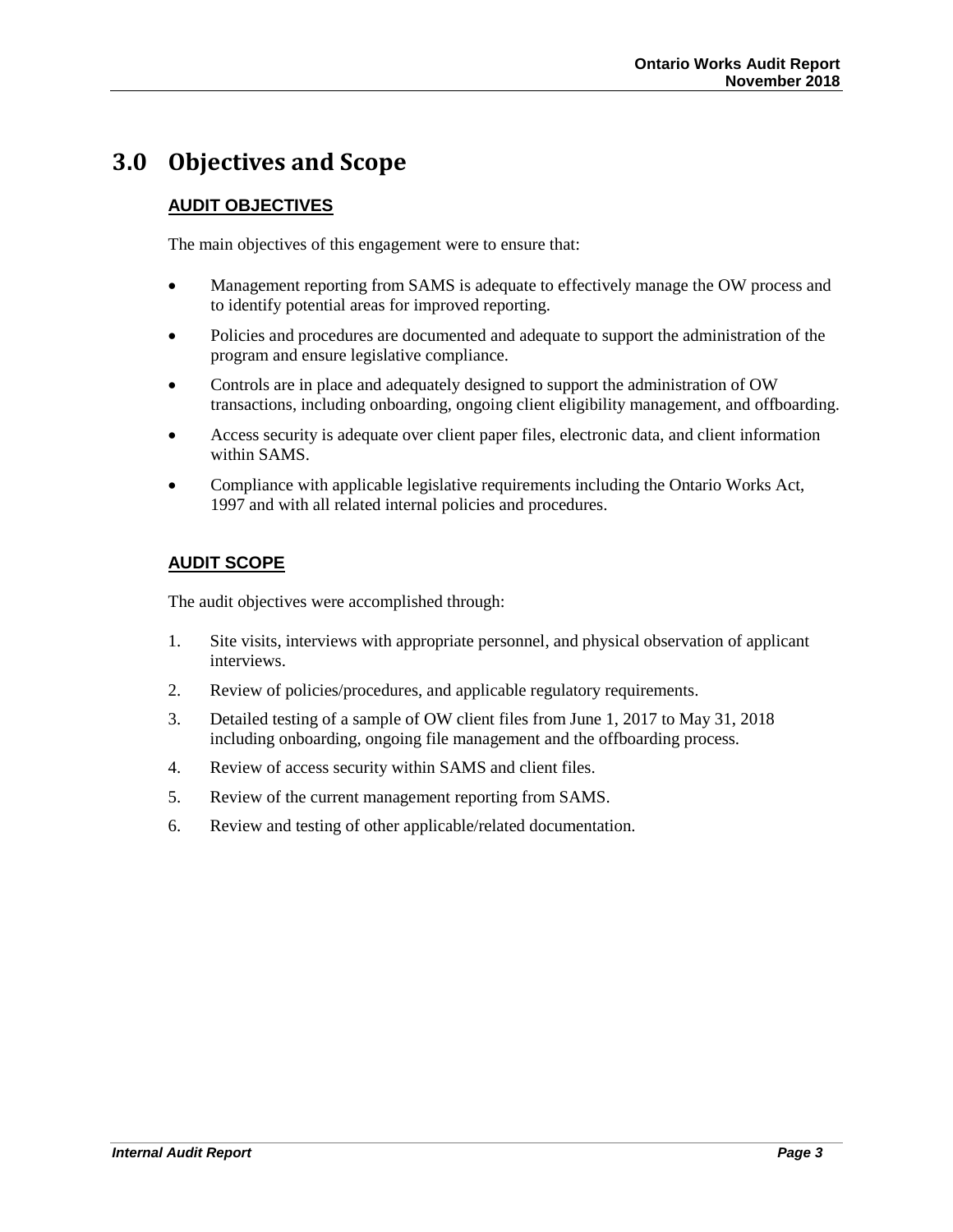# <span id="page-4-0"></span>**4.0 Detailed Observations**

## <span id="page-4-1"></span>*4.1 Petty Cash Reconciliations*

### **Observation**

Petty cash reconciliations are not being prepared consistently in accordance with the Procedures for Petty Cash Funds and the Petty Cash Instruction Guide, as referenced in the Region's Petty Cash Funds policy no. 5607545.

The Procedures for Petty Cash Funds states that reconciliations are to be carried out on a quarterly basis, at a minimum, depending on the amount of activity in the fund. The reconciliation is to be completed using the Petty Cash Reconciliation Form and kept on hand with any overages/shortages reviewed and signed off by the Manager.

Audit reviewed petty cash practices with the Payroll Clerks at the Region's four OW office locations for compliance and noted inconsistencies in the preparation of reconciliations among the locations.

In addition, Audit noted that the Region's Petty Cash Funds policy no. 5607545 references two separate supporting documents: the Procedures for Petty Cash Funds and the Petty Cash Instruction Guide. We reviewed both documents and noted the following:

- there is substantial duplication of information between the two documents
- neither document references the Region's Petty Cash Funds policy
- neither document is dated with either an original creation date or last revision date
- neither document indicates which department or branch created it or is responsible for its contents and maintenance

#### **Recommendations**

- Management should ensure that all OW locations understand and comply with the Region's Petty Cash Funds policy and related procedures, including performance of reconciliations on a quarterly basis at a minimum.
- The owner of the Region's Petty Cash Funds policy should consolidate the Procedures for Petty Cash Funds and the Petty Cash Instruction Guide to create a single, comprehensive procedures document on which the owner, creation date, and last revised date are indicated. The consolidated procedures document should also clearly identify the Regional policy to which it relates.

#### **Management Response**

Community & Health Services:

Through the Ontario Works Transformation, the responsibility for Petty Cash was moved to the Administrative Clerk Secretary in each office as of Feb 2019. This ensured that one person in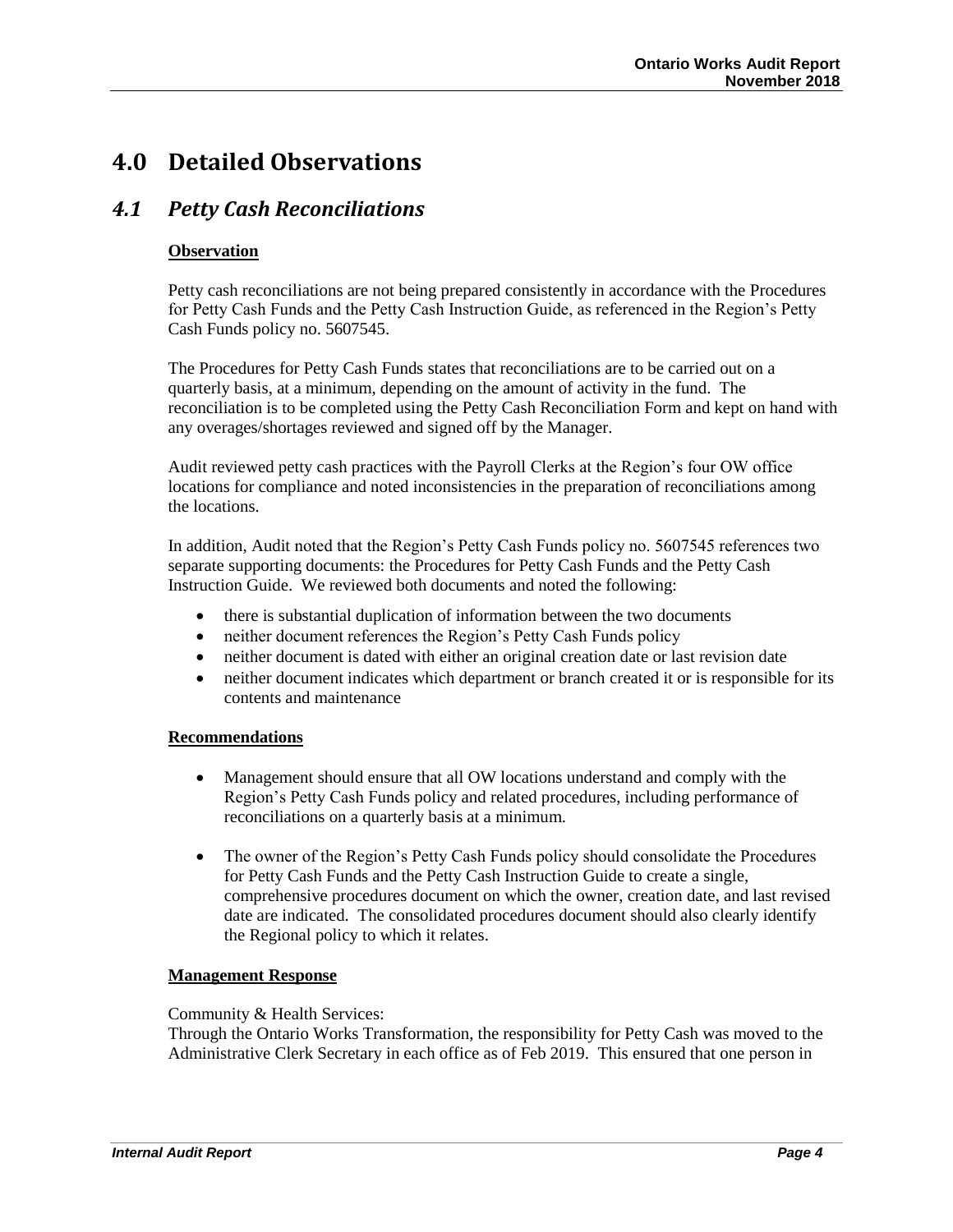each office has the responsibility for managing Petty Cash. The policy and procedures were reviewed with the ACS staff to ensure compliance. **Completed Q1 2019**

Finance:

Management agrees that a comprehensive procedures document that identifies the owner, creation date, and last-revised date, as well as the Regional policy to which the procedures document relates, would more effectively ensure policy compliance and timely petty cash reconciliations. To that end, the Controllership Office will lead a review of the Petty Cash Funds policy and its supporting procedures document by Q3 2020. Any documentation or changes to procedure will be implemented in the following quarter.

### <span id="page-5-0"></span>*4.2 Participation Agreements*

#### **Observation**

Mandatory Participation Agreements that provide information about clients' employment related goals and activities are not always reviewed and updated in accordance with Ontario Works Directives issued by the Province and internal procedures.

Once an Ontario Works (OW) application is approved, the case worker must prepare a Participation Agreement (PA) for the client to sign. The PA lists the client's employment goals, activities that will be undertaken by the client to meet their objectives, and any restrictions or deferrals of employment related activity.

Provincial legislation requires that OW administrators continuously monitor eligibility of active clients by conducting periodic reviews and updates of PAs. Ontario Works Directives 2.5 – Participation Requirements and 9.1 – Reviewing Eligibility state that PAs are to be reviewed and updated every three months, although for certain cases that meet specific criteria the review cycle may be extended to either four or six months. Audit reviewed a sample of case files from each of the Region's four OW office locations for compliance, using the Province's maximum allowable six month review cycle, and found the following:

- 1. At the time of our review, 31% of the files in the test sample did not have a Participation Agreement signed in the last six months, and we were unable to find evidence in the file or in SAMS that a review or telephone update had been performed with the client during that time.
- 2. There was a significant difference in the percentage of overdue PAs between the four office locations. The Vaughan OW office had the fewest; further discussion with a supervisor at that location revealed that this office had previously implemented their own scheduling system for PA reviews, in an effort to improve timeliness.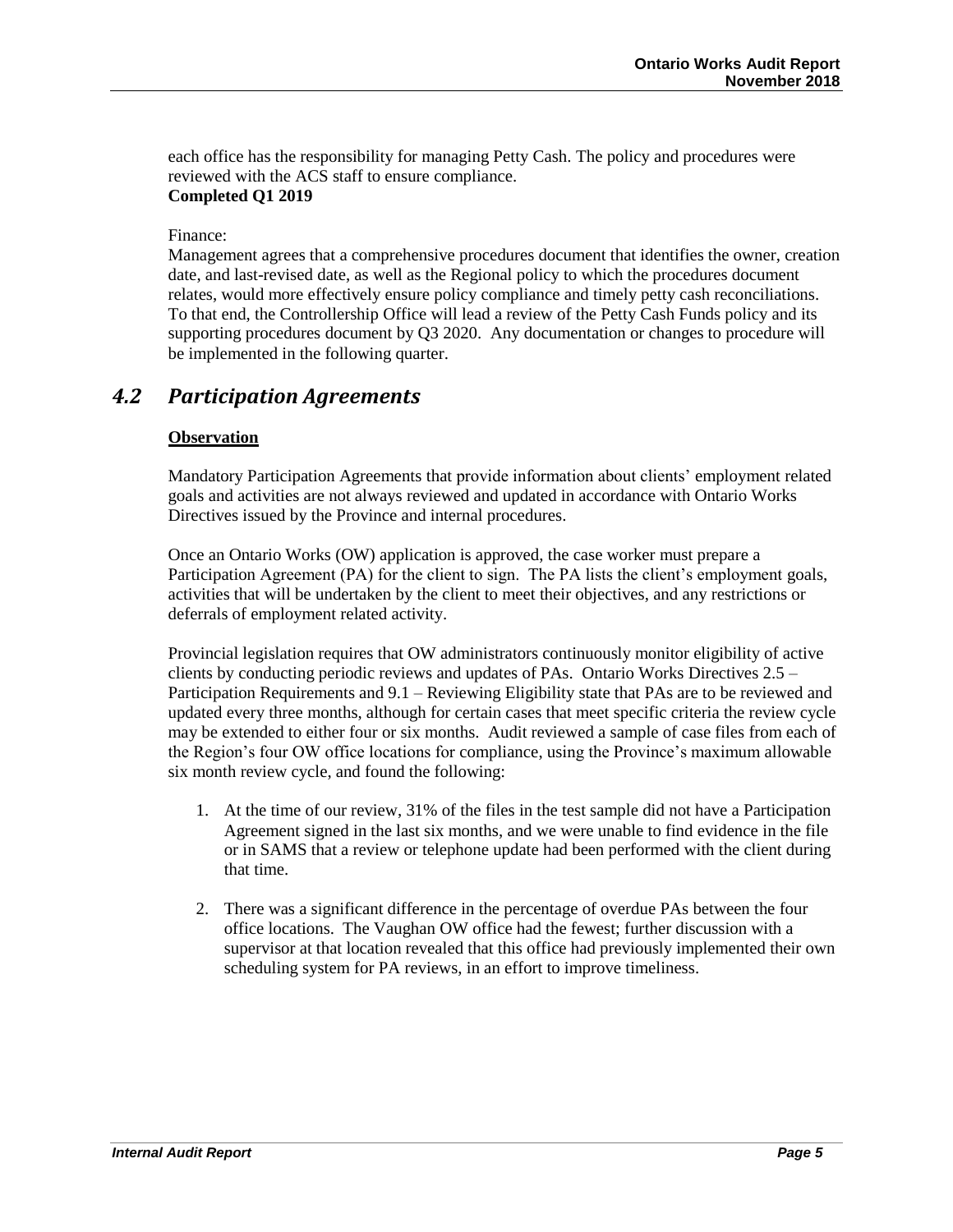| OW Office          | No. of Files<br>Reviewed | No. of Files<br>In Which Most Recent PA is<br>More Than 6 Months Old | % of Files<br>In Which Most Recent PA is<br>More Than 6 Months Old |
|--------------------|--------------------------|----------------------------------------------------------------------|--------------------------------------------------------------------|
| Newmarket          | 20                       | 9                                                                    | 45%                                                                |
| Richmond Hill      | 17                       | 4                                                                    | 24%                                                                |
| Vaughan            | 15                       |                                                                      | 7%                                                                 |
| Georgina (Keswick) | 15                       |                                                                      | 47%                                                                |
| Total              | 67                       | 21                                                                   | 31%                                                                |

Findings by OW office location are as follows:

#### **Recommendation**

Management should:

- Ensure that Participation Agreement reviews are up to date for all active Ontario Works clients, in accordance with Provincial directives. In those instances where the legislation permits a review over the phone, ensure that the details of the review are clearly recorded in the client file and in the appropriate field(s) in SAMS.
- Implement a Participation Agreement review scheduling system across all Ontario Works office locations. Investigate the opportunity to use the Vaughan location's system as a model for a uniform solution across all locations.

#### **Management Response**

Through the Ontario Works Transformation, we have developed a new client service path. The new role of Integrated Wraparound Caseworker (IWC) has the responsibility for the completion of the Participation Agreements. The expectation is the IWC complete 3 per day. Staff are being trained in their new roles and the expectations of those roles. Included in the training is the requirement that all notes, including notes from reviews conducted over the phone, are entered and updated in SAMS. Staff recently have attended Directives training to ensure staff understand the legislated requirements. We are proceeding with training all staff consistently from each office in the new service delivery model. Once the training is complete, we will conduct a review of Participation Agreements.

#### **To be completed in all 4 offices Q4 2019**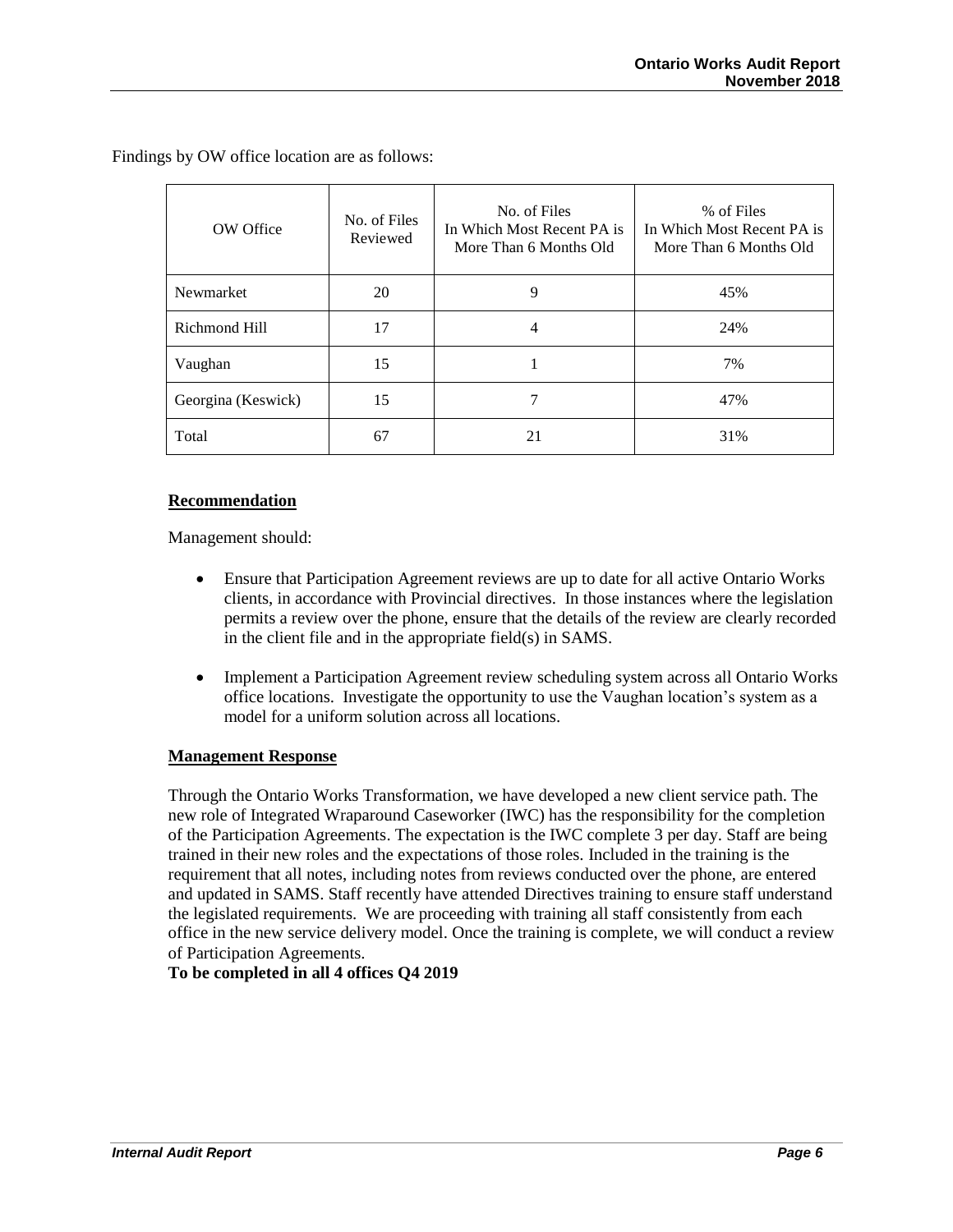# <span id="page-7-0"></span>*4.3 Replacement Cheques*

### **Observation**

There is no consistent process for the recovery of duplicate payments and reimbursement of third party claims when replacement cheques are issued.

All of the Region's Ontario Works (OW) offices must occasionally issue replacement cheques to clients who claim that their monthly entitlement was not received. This practice is permitted under the Lost or Stolen Entitlement Policy, which states that "if a client states that a cheque was not received five full business days from the date the cheque was mailed, a stop trace must be completed and a replacement cheque may be issued and released upon the client signing the bond of indemnity". However, clients occasionally cash both the original and replacement cheques by taking advantage of third party cheque cashing services and/or cashing a cheque before the stop payment has been processed. In these instances, the OW office must take steps to recover the overpayment to the client and handle claims for reimbursement from the third party cheque cashing establishment.

Based on discussions with OW Supervisors:

- 1. There is inconsistency in the recovery of overpayments. For example, one OW office collects recovery of overpayments at a rate of 5% per month, whereas in another office they are collecting at a rate of 50% per month.
- 2. Claims received from cheque cashing establishments requesting reimbursement for payments issued on stopped cheques are also handled differently among the offices. For example, one office will reimburse immediately, whereas another office is currently withholding reimbursements to third parties in the absence of a clear and consistent policy.
- 3. The timing of replacement cheques is inconsistent among the offices. One OW office issues the stop payment and the replacement cheque at the same time, while another office issues the replacement cheque 2-3 days after the stop payment order. A client who fraudulently claims that the original entitlement was not received, and then receives a replacement cheque on the same day that the stop payment order is issued, may have the opportunity to cash both cheques before the stop payment is registered by the bank.

The Lost or Stolen Entitlement Policy does not include specifics regarding the recovery of overpayments, reimbursements to third parties, or timing of the release of replacement cheques.

#### **Recommendation**

Management should update the current Lost or Stolen Entitlement Policy to address recovery of overpayments to clients, reimbursement to third parties where stopped cheques were cashed, and timing of replacement cheques. The updated policy should be communicated to all relevant staff to ensure consistent application among the Region's OW office locations.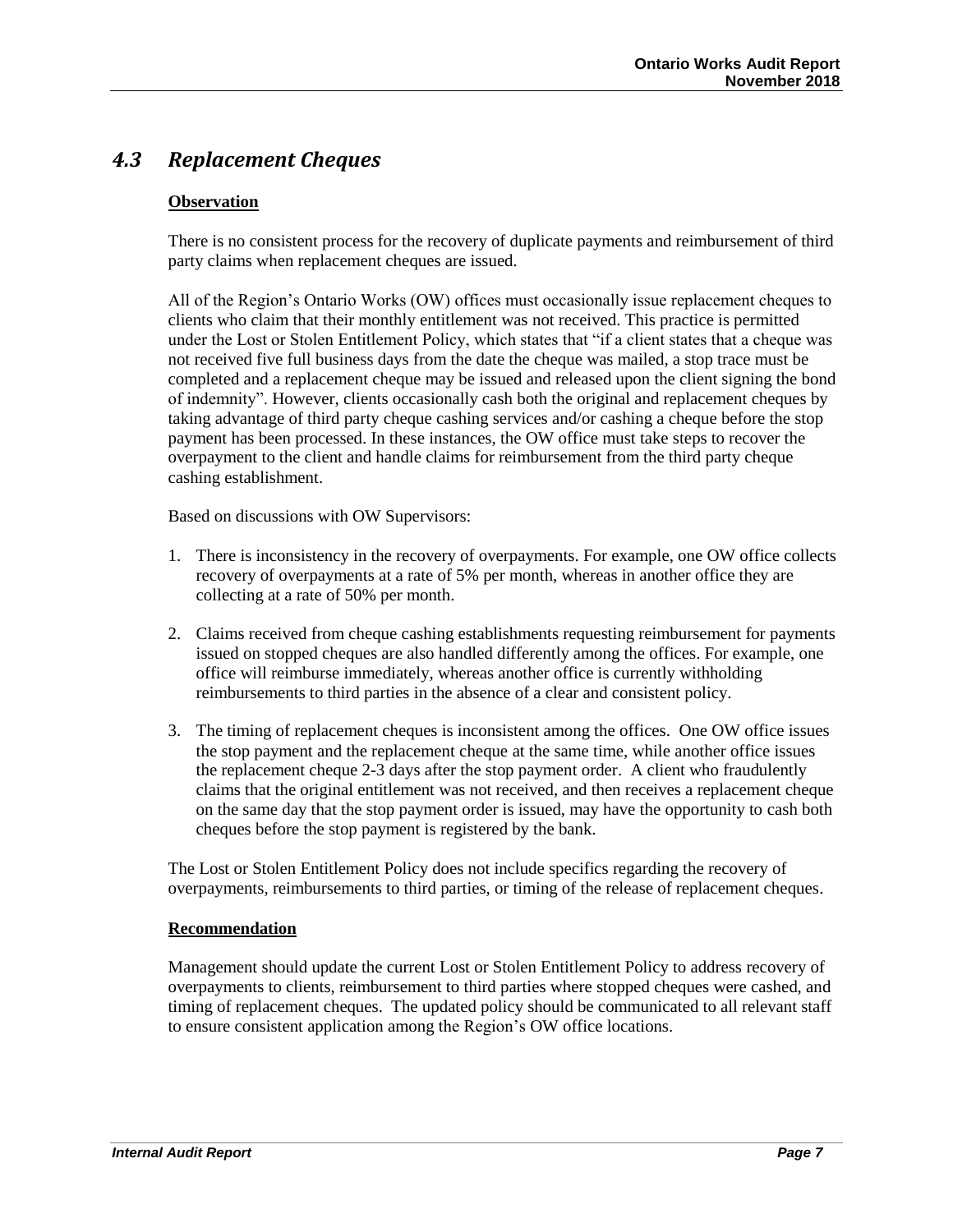#### **Management Response**

The Lost or Stolen Entitlement Policy will be updated to include specifics in compliance with the OW Directives. The Policy will identify that overpayments are paid based on the ability for the client to pay or individual circumstances. The minimum amount of payment is 5%. Lost and stolen cheques will be addressed separately in the policy and be solidified through a policy update and communication to staff. Both changes will be communicated to staff and all OW staff in each office will be trained consistently in the new policy. **To be completed Q4 2019**

### <span id="page-8-0"></span>*4.4 Client File Documentation*

#### **Observation**

Ontario Works client files contain excessive documentation.

Ontario Works Directive 2.1 – Application Process lists the information that is to be verified and specifies whether the corresponding document should be included in the client file or should be visually verified only. For example, a client's SIN card must be visually verified only, and the SIN number recorded in SAMS; however, any document provided by the client as proof of identity, such as a birth certificate, must be copied and filed with the client's records.

During our review of a sample of 67 case files, we noted that many of the files contained copies of documents that are required by legislation to be visually verified only, including SIN cards, Ontario health cards, bank statements, and rental agreements/landlord letters. In addition, some files contained multiple copies of the same document.

#### **Recommendation:**

Management should provide OW case workers with training related to legislated document collection and retention requirements and:

- ensure that case workers do not take and/or file copies of documents that are to be visually verified only;
- ensure that required documents are not duplicated in client files.

#### **Management Response:**

As a part of the new service delivery model this was identified. In Q4 2018, each office provided all staff training regarding the collection of appropriate documentation. The Ontario Works staff received training on OW Directives in Q1 2019. Supporting process documents have been provided to staff. As we continue to roll out the new service delivery model, we are ensuring consistency in all offices.

**To be completed Q3 2019**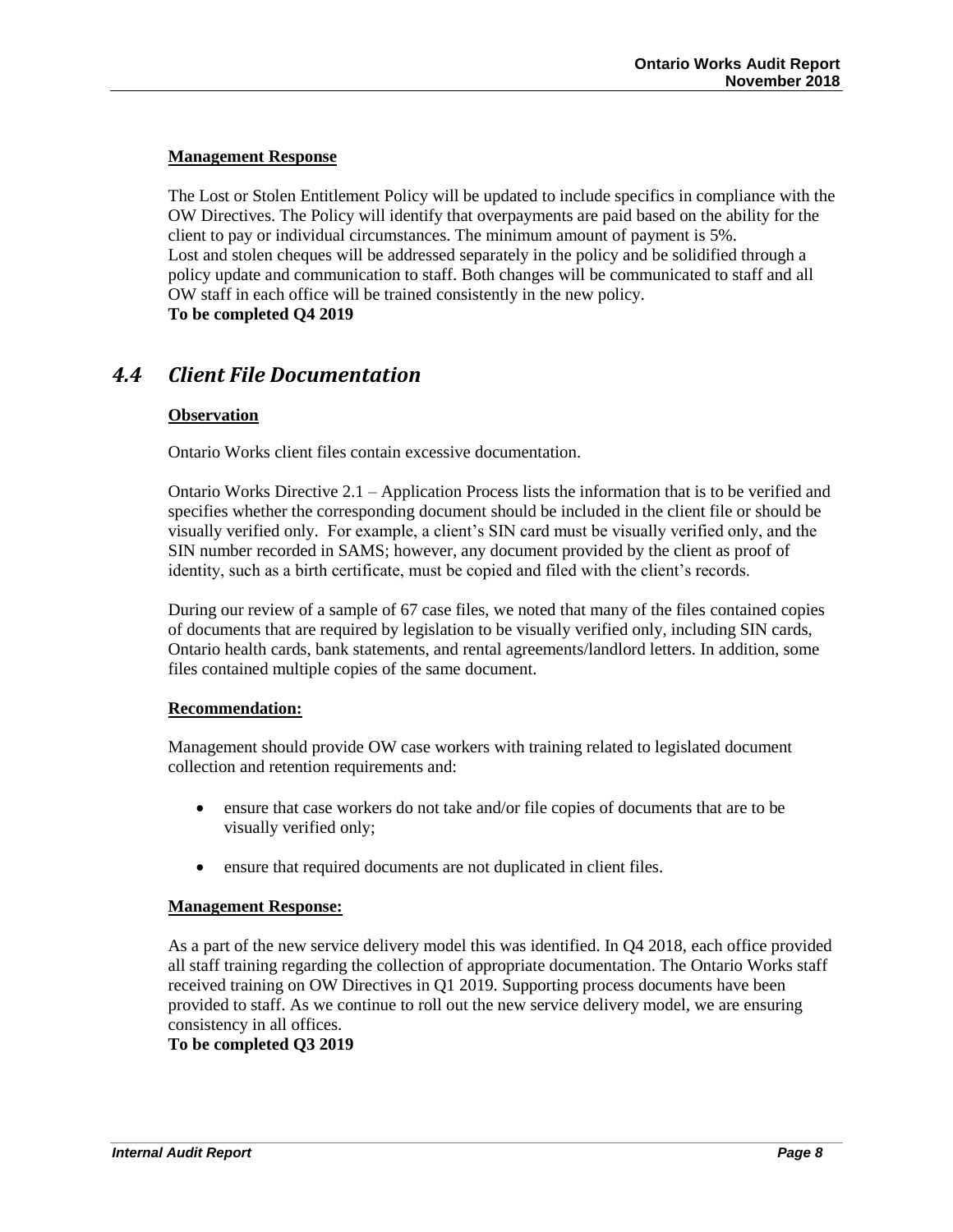# <span id="page-9-0"></span>*4.5 SAMS Data Entry*

### **Observation**

Data entered into the Province's Social Assistance Management System (SAMS) by case workers is not always complete or entered in a consistent format.

All Ontario Works (OW) client data is entered and maintained in SAMS. Case workers are expected to keep client records up to date by entering information into SAMS in an accurate and timely manner.

SAMS data screens capture information using a combination of fixed data fields and open text "notes" fields. Case workers use the notes fields to record a wide variety of information for which a fixed data field is not available, such as details of meetings and communications with clients.

During our review of a sample of 67 case files across all four OW offices in the Region, we observed the following:

Incomplete or inaccurate data in fixed fields

For example, a Participation Agreement (PA) was identified in SAMS as "signed" but there was no corresponding PA in the client file. Audit was informed by staff that case workers must change the status of a PA to "signed" in order to print a hard copy for the client's signature. Should the client fail to appear at the pre-arranged time to sign the form, the case worker must remember to remove the "signed" status from the PA in SAMS. In this instance, Audit was unable to determine whether the PA had been signed, based on the information available in SAMS and the client file.

• Incomplete data in notes fields

For example, we observed several instances in which case workers had recorded appointment dates with clients in notes fields in SAMS, but no further information was recorded after those dates to indicate whether the meetings actually took place.

• Inconsistent category titles on notes

SAMS does not provide a set list of category titles in the notes fields. As a result, each case worker has the ability to create category titles at their own discretion. We observed that notes categories varied from case file to case file, which can make it difficult to locate specific information.

#### **Recommendation:**

Management should develop and implement measures such as enhanced training to ensure that data entry in SAMS is complete, timely, and consistent across all Ontario Works locations in York Region.